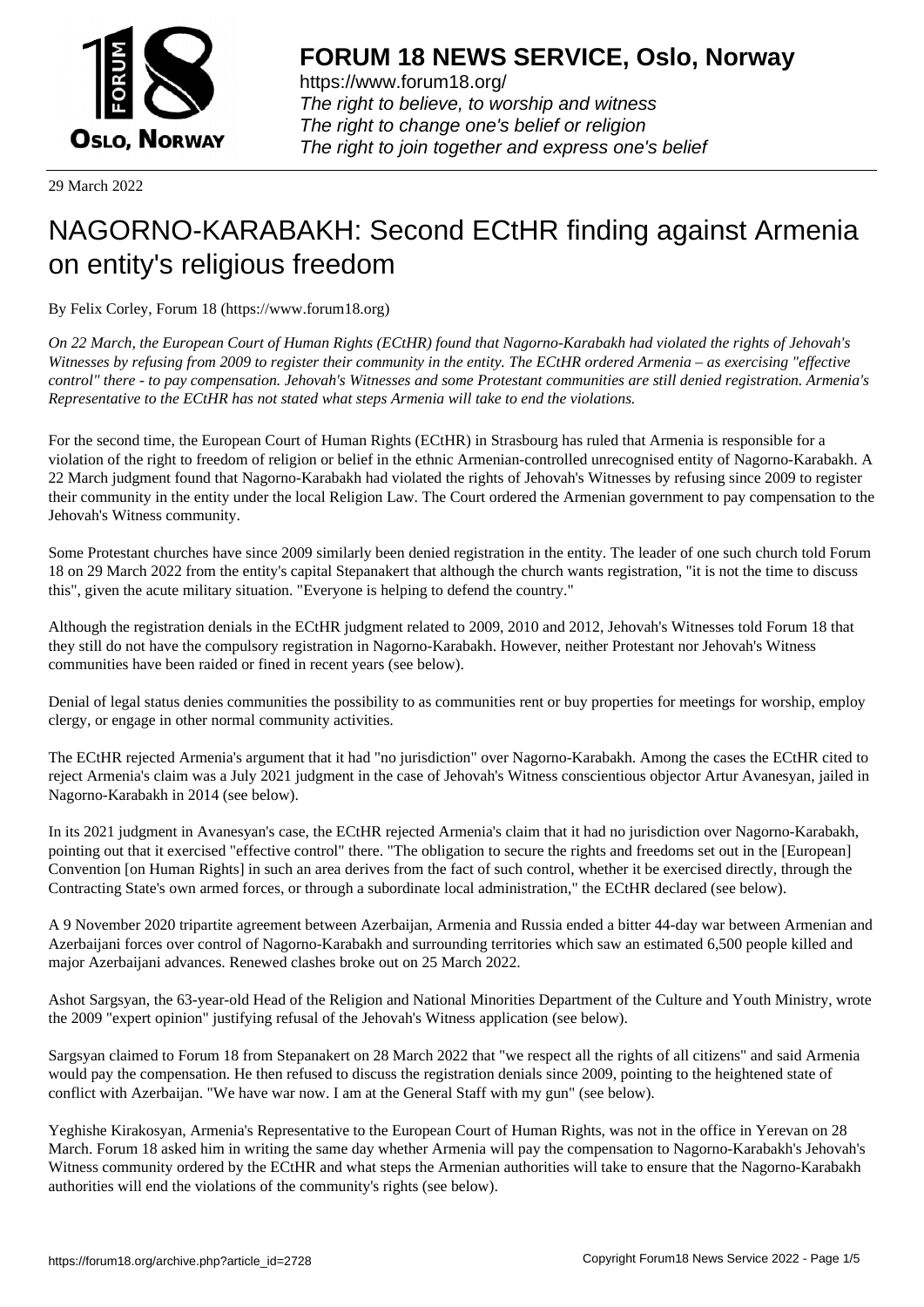Nagorno-Karabakh has still not introduced a civilian alternative for those who cannot participate in the military on grounds of conscience. Avanesyan had declared his willingness to conduct such an alternative (see below).

Registration denials

Nagorno-Karabakh adopted a new Religion Law (https://www.forum18.org/archive.php?article\_id=1236) in December 2008, which remains in force. The Law included a ban on unregistered religious activity; state censorship of religious literature; the requirement for 100 adult citizens to register a religious community; an undefined "monopoly" given to the Armenian Apostolic Church over preaching and spreading its faith while restricting other faiths to similarly undefined "rallying their own faithful"; and the vague formulation of restrictions, making the intended implementation of many articles uncertain.

The Law gave religious communities six months to register or re-register after it came into force in January 2009.

Nagorno-Karabakh's Jehovah's Witness community sought registration under the Religion Law at least three times, firstly on 22 June 2009. On 6 July 2009, officials handed the community an "expert opinion" prepared by Ashot Sargsyan (https://www.forum18.org/archive.php?article\_id=1371), then Head of the government's Department for Ethnic Minority and Religious Affairs.

Sargsyan claimed that Jehovah's Witness "ministers (preachers) use a number of methods of psychological influence on believers" and that the activity of certain "active members" in Nagorno-Karabakh "since 1993 (especially during the war years) has amounted to weakening and disrupting the defence of the country at war" because of their refusal to participate in any military activity.

The State Registry Department of the Justice Ministry then rejected the registration application on 3 August 2009 on the basis of the "expert opinion".

The Jehovah's Witness community challenged the denial of registration in the local courts but without success (https://www.forum18.org/archive.php?article\_id=1371). During one hearing, Sargsyan told the court: "No one accepts Jehovah's Witnesses as a [religious] organisation but as a sect, fake organisation." He added: "The State Registry Department refused to register Jehovah's Witnesses based on our conclusion, and I consider that that was right."

Case goes to European Court of Human Rights (ECtHR)

In July 2010, Nagorno-Karabakh's Jehovah's Witness community submitted its case over the denial of registration to the ECtHR in Strasbourg (Application No. 41817/10 (https://hudoc.echr.coe.int/eng?i=001-216366)). It had to lodge its case against Armenia as Nagorno-Karabakh – as an unrecognised entity – cannot join the Council of Europe and is thus not subject directly to the jurisdiction of the ECtHR.

At the same time the community pursued a second registration application, again in vain. A third application in 2012 was also unsuccessful.

Particularly in 2010, officials raided and fined Jehovah's Witness communities in several towns, as well as communities of Protestants (https://www.forum18.org/archive.php?article\_id=1437), for meeting for worship without registration.

Neither Protestant nor Jehovah's Witness communities have been raided or fined in recent years.

ECtHR finds registration denial a violation

In March 2018 the ECtHR asked the Armenian government about the case. After considering the case in private on 1 March 2022, the ECtHR issued its judgment (Application No. 41817/10 (https://hudoc.echr.coe.int/eng?i=001-216366)) on 22 March.

The ECtHR found that Armenia had violated the right of Nagorno-Karabakh's Jehovah's Witness community by failing to ensure that it was not arbitrarily denied registration.

"Relying on a number of cases decided by the International Court of Justice, [the Armenian government] argued, in particular, that States providing support to unrecognised entities could not be held responsible for specific actions undertaken by agents of the local administrations of those unrecognised entities." The ECtHR did not accept this, citing a number of earlier judgments.

These included a July 2021 judgment in the case of Jehovah's Witness conscientious objector Artur Avanesyan, jailed in Nagorno-Karabakh in 2014 (see below).

"The Court reiterates that a refusal by the domestic authorities to grant legal-entity status to an association, religious or otherwise, of individuals amounts to an interference with the exercise of the right to freedom of association," the judgment declared. It rejected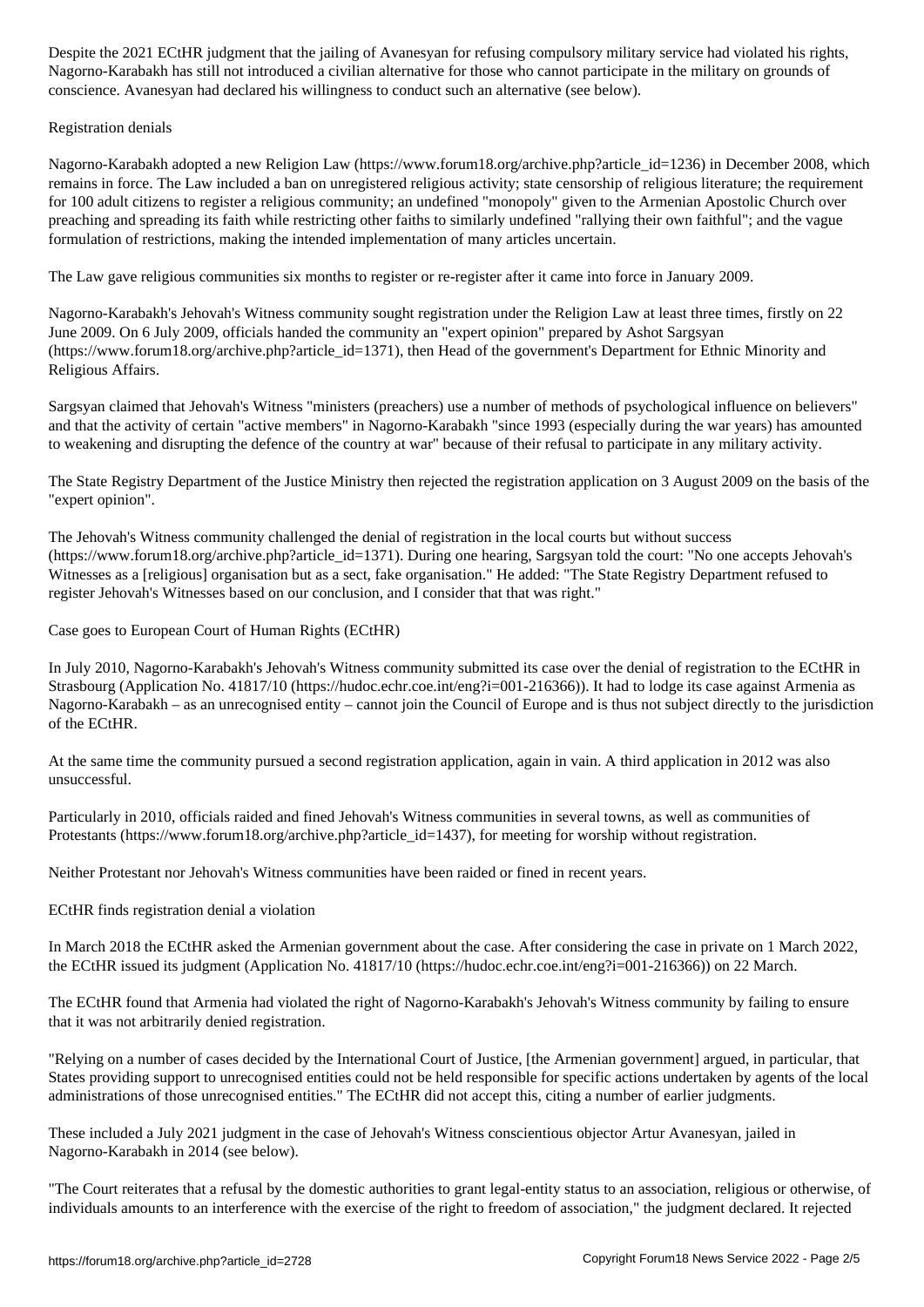with the community life  $\omega$  , including with the 2010 fines. In community with the 2010 fines. In the 2010 fines.

The ECtHR said Sargsyan "openly showed his negative predisposition towards the applicant". It added that his 2009 "expert opinion" used to deny registration was "based on conjecture uncorroborated by fact".

"The Court observes that the expert opinion did not mention the name of a single individual who had allegedly fallen victim to the techniques of psychological manipulation indicated," the judgment noted. "Nor was there any specific evidence to support the allegation that Jehovah's Witnesses were engaged in improper proselytism within the meaning of the Court's case-law."

The ECtHR also stressed that "it is now the Court's settled case-law that opposition to military service, where it is motivated by a serious and insurmountable conflict between the obligation to serve in the army and a person's conscience or his deeply and genuinely held religious or other beliefs, constitutes a conviction or belief of sufficient cogency, seriousness, cohesion and importance to attract the guarantees of Article 9" of the European Convention on Human Rights ("Freedom of thought, conscience and religion").

The ECtHR noted that, despite Jehovah's Witness attempts, local courts "never examined in substance" the grounds for refusal of registration.

Financial compensation, but will registration denials end?

The ECtHR ordered that Armenia pay Nagorno-Karabakh's Jehovah's Witness community compensation of 4,500 Euros, plus 1,000 Euros in costs, a total of 5,500 Euros (3 million Armenian Drams, 53,000 Norwegian Kroner or 6,000 US Dollars). The compensation is payable in the three months after the court judgment is deemed final (three months from 22 March, unless Armenia challenges the decision).

Ashot Sargsyan, Head of the Religion and National Minorities Department of the Culture and Youth Ministry, wrote the 2009 "expert opinion". He claimed to Forum 18 from Stepanakert on 28 March 2022 that "we respect all the rights of all citizens". He said Armenia would pay the compensation. He then refused to discuss the registration denials since 2009, pointing to the heightened state of conflict with Azerbaijan. "We have war now. I am at the General Staff with my gun".

Yeghishe Kirakosyan, Armenia's Representative to the European Court of Human Rights, was not in the office in Yerevan on 28 March. Forum 18 asked him in writing the same day whether Armenia will pay the compensation to Nagorno-Karabakh's Jehovah's Witness community ordered by the ECtHR and what steps the Armenian authorities will take to ensure that the Nagorno-Karabakh authorities will end the violations of the community's rights. Forum 18 had received no response by the end of the working day in Yerevan of 29 March.

Jailed for refusing compulsory military service

Nagorno-Karabakh has jailed Jehovah's Witnesses for refusing compulsory military service on grounds of conscience. It has also jailed Baptists for refusing to swear the military oath or handle weapons on grounds of conscience (https://www.forum18.org/archive.php?article\_id=1463) while serving in the military.

The Military Conscription Office in Askeran called up for military service local Jehovah's Witness Artur Avanesyan (https://www.forum18.org/archive.php?article\_id=2014) in January 2014 when he was 18 years old. That same month, he wrote to the Military Conscription Office setting out his inability to conduct military service on grounds of conscience. As alternative civilian service was not available in Nagorno-Karabakh, he offered to do it in Armenia (like most ethnic Armenian residents of Nagorno-Karabakh, he held an Armenian passport).

On the day he sent his letter, Avanesyan moved to the town of Masis near Yerevan in Armenia, as he feared the Military Conscription Office would reject his application and bring a criminal prosecution against him.

In February 2014, Askeran Regional Prosecutor's Office opened a case against Avanesyan under Article 347, Part 1 of Nagorno-Karabakh's 2013 Criminal Code. This punishes: "Evasion from regular military or alternative service call-up, training exercise or mobilisation, without any order defined by Legislation as grounds for exemption, is punished with arrest for a maximum term of two months, or imprisonment for a maximum term of three years."

Following his move to Armenia and anticipating a positive resolution, Avanesyan applied for alternative civilian service in February 2014 with the Military Conscription Office in Masis.

While hoping to appear before Armenia's alternative service board, Avanesyan was instead summoned on 14 July 2014 to report that day to Yerevan's Central District Police Station. When he arrived at the station, police from Nagorno-Karabakh were waiting for him. They arrested him and took him to Nagorno-Karabakh.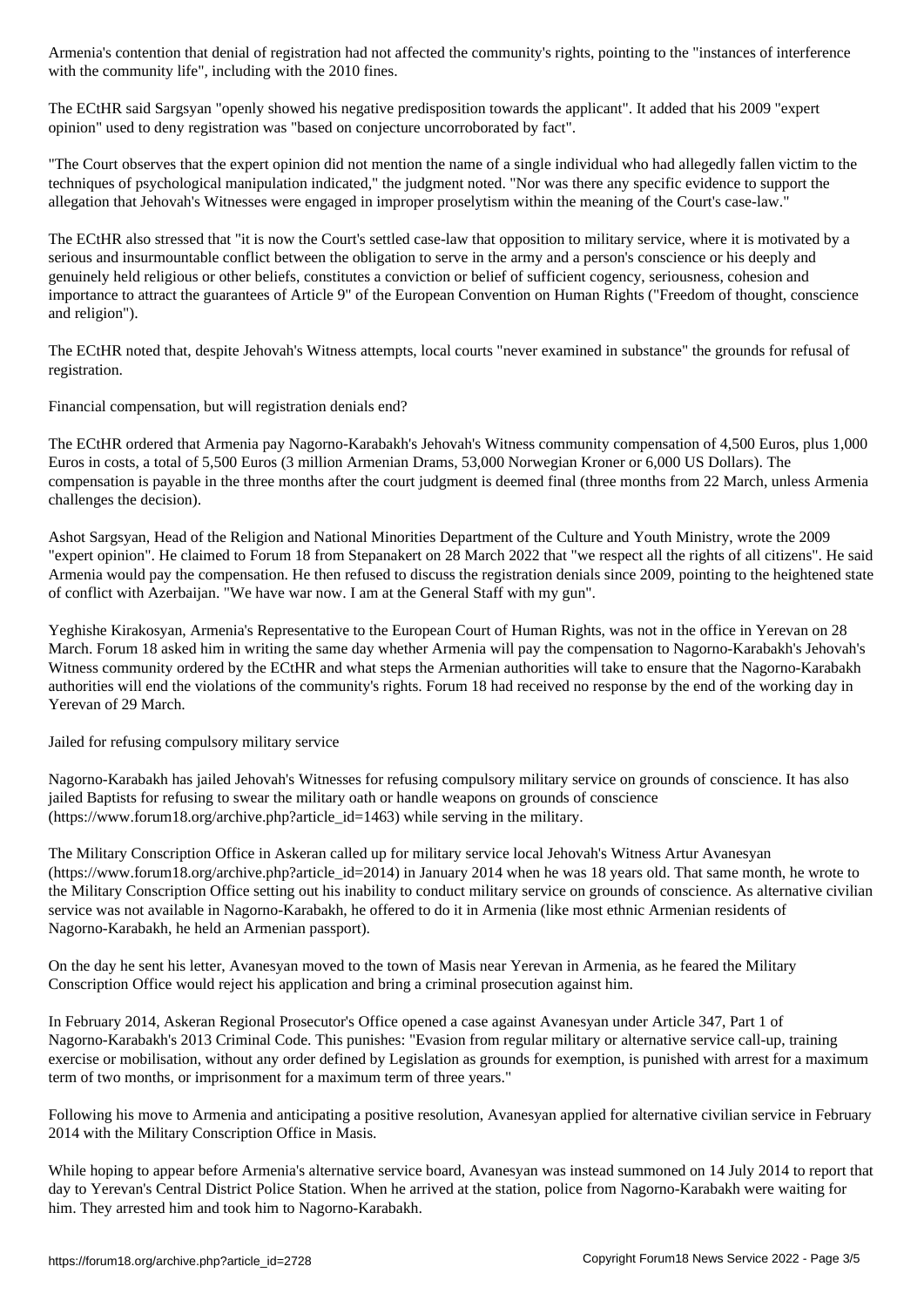Jehovahis Witnesses instituted to Forum 18 (https://www.forumlar.com/article\_id=2014) that Avanesyan's arrort Nagorno-Karabakh police at Yerevan's Central District Police Station and immediate deportation to Nagorno-Karabakh was illegal.

The next day, Avanesyan was placed in pre-trial detention and brought before Mardakert Court.

At the end of his trial at Mardakert Court on 30 September 2014, Judge Spartak Grigoryan rejected Avanesyan's insistence that he was innocent of any crime and sentenced him to 30 months' imprisonment (https://www.forum18.org/archive.php?article\_id=2014) under Criminal Code Article 347, Part 1. His appeal was rejected in November 2014. The Supreme Court rejected his further appeal the following month.

Avanesyan was sent to serve his sentence in the prison in Shushi, a city then under the control of Nagorno-Karabakh.

Nagorno-Karabakh's then Human Rights Ombudsperson described Avanesyan to Forum 18 in November 2014 (https://www.forum18.org/archive.php?article\_id=2014) as "a criminal who must pay the price for his crime".

ECtHR finds jailing of conscientious objector a violation

Avanesyan lodged his case to the ECtHR in Strasbourg in March 2015 (Application No. 12999/15 (https://hudoc.echr.coe.int/eng?i=001-211259)). He had to lodge his case against Armenia as Nagorno-Karabakh – as an unrecognised entity – cannot join the Council of Europe and is thus not subject directly to the jurisdiction of the ECtHR.

On 6 September 2016, authorities in Nagorno-Karabakh released Avanesyan from Shushi prison under a general amnesty, Jehovah's Witnesses told Forum 18. He had served 26 months of the 30-month prison sentence.

The ECtHR finally asked questions of the Armenian government in February 2018.

After considering the case in private on 15 June 2021, the ECtHR issued its judgment on 20 July 2021. The judgment became final on 20 October 2021.

The ECtHR found that Armenia had violated Avanesyan's rights by jailing him for refusing to conduct military service.

The ECtHR rejected Armenia's claim that it had no jurisdiction over Nagorno-Karabakh, pointing out that it exercised "effective control" there. "The obligation to secure the rights and freedoms set out in the [European] Convention [on Human Rights] in such an area derives from the fact of such control, whether it be exercised directly, through the Contracting State's own armed forces, or through a subordinate local administration," the ECtHR declared.

The ECtHR found that, while Nagorno-Karabakh had – unlike Armenia - chosen not to introduce a civilian alternative to compulsory military service, "Armenia was responsible for the acts and omissions of the 'NKR' authorities and was under an obligation to secure in that area the rights and freedoms set out in the Convention".

The ECtHR ruled that Avanesyan's rights under Article 9 ("Freedom of thought, conscience and religion") of the European Convention on Human Rights had been violated.

The ECtHR ordered that Armenia pay Avanesyan compensation of 9,000 Euros, plus 1,500 Euros in costs, a total of 10,500 Euros (5.6 million Armenian Drams, 100,000 Norwegian Kroner or 11,500 US Dollars). The compensation became payable in the three months after the court judgment was deemed final on 20 October 2021.

Forum 18 was unable to find out from Yeghishe Kirakosyan, Armenia's Representative to the European Court of Human Rights, what steps Armenia will take to ensure that Nagorno-Karabakh protects the rights of conscientious objectors to military service.

No alternative civilian service

Despite urging by local Jehovah's Witnesses and civil society organisations in Nagorno-Karabakh and Armenia, Nagorno-Karabakh has refused to introduce a civilian alternative to compulsory military service. Officials argue that such an alternative service would undermine the entity's need to defend itself.

Since Avanesyan's release from prison in September 2016, no conscientious objectors have been jailed in Nagorno-Karabakh, human rights defenders told Forum 18.

After years of jailing conscientious objectors and judgments against it from the ECtHR, Armenia finally introduced an alternative civilian service (https://www.forum18.org/archive.php?article\_id=1844) in May 2013.